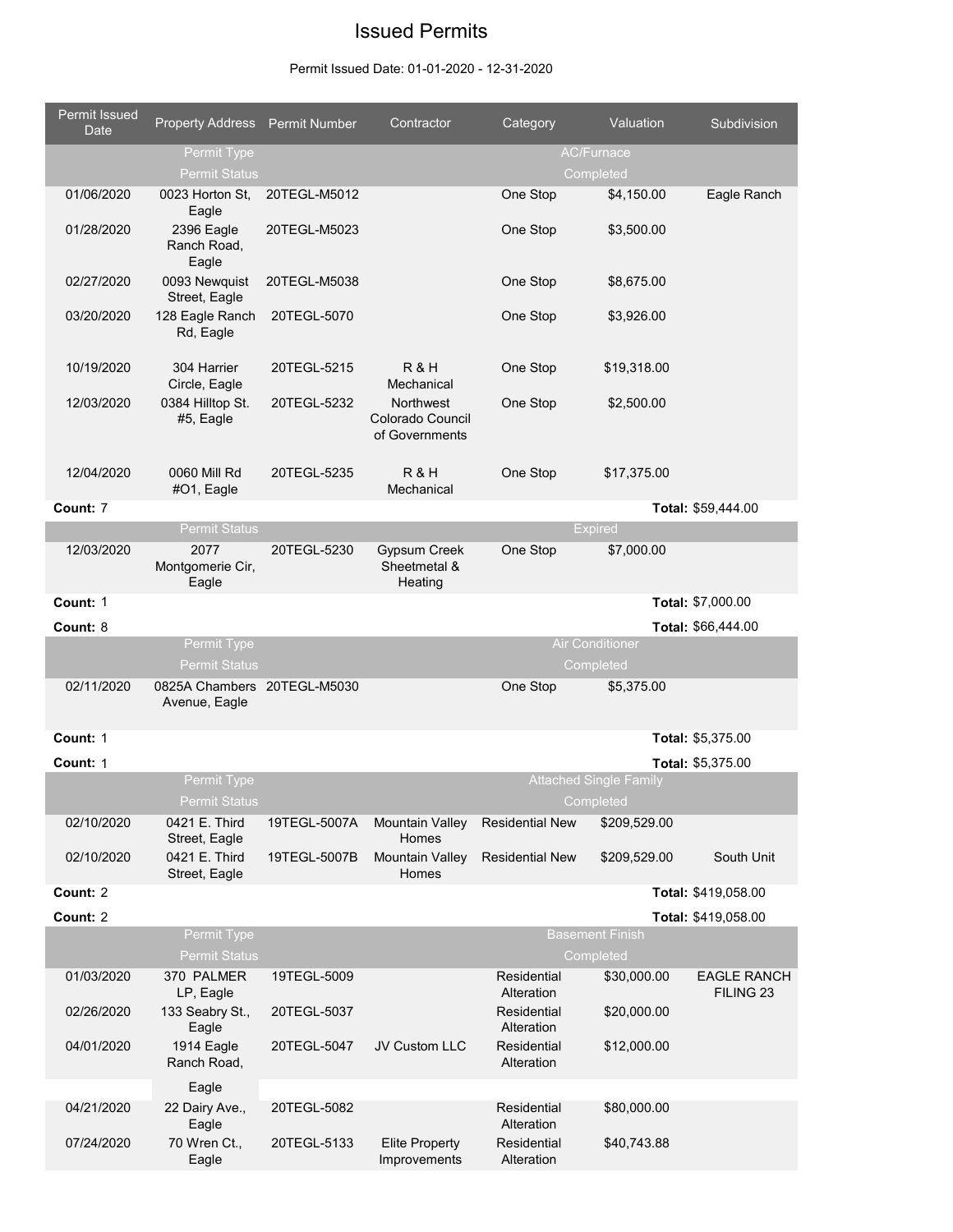| 08/19/2020 | 0158 Soleil Cir,<br>Eagle                                       | 20TEGL-5164  |                                             | Residential<br>Alteration | \$13,500.00                         | <b>SOLEIL HOMES</b> |
|------------|-----------------------------------------------------------------|--------------|---------------------------------------------|---------------------------|-------------------------------------|---------------------|
| Count: 6   |                                                                 |              |                                             |                           |                                     | Total: \$196,243.88 |
| Count: 6   |                                                                 |              |                                             |                           |                                     | Total: \$196,243.88 |
|            | Permit Type                                                     |              |                                             |                           | <b>Commercial Addition C/O</b>      |                     |
|            | <b>Permit Status</b>                                            |              |                                             |                           | Completed                           |                     |
| 03/18/2020 | 700 Chambers<br>Ave, Bldg A Unit<br>4A, Eagle                   | 20TEGL-5049  | <b>DW Dantas</b><br><b>Construction LLC</b> | Commercial<br>Alteration  | \$2,000.00                          |                     |
| 02/03/2020 | 1115 Chambers<br><b>Avenue Unit</b><br>D101, Eagle              | 20TEGL-5015  | Aspect<br>Development<br><b>LLC</b>         | Commercial<br>Alteration  | \$2,000.00                          |                     |
| Count: 2   |                                                                 |              |                                             |                           |                                     | Total: \$4,000.00   |
| Count: 2   |                                                                 |              |                                             |                           |                                     | Total: \$4,000.00   |
|            | Permit Type                                                     |              |                                             |                           | <b>Commercial Remodel C/C</b>       |                     |
|            | <b>Permit Status</b>                                            |              |                                             |                           | Completed                           |                     |
| 03/19/2020 | 1353 Chambers<br>Avenue, Eagle                                  | 20TEGL-5035  | Jackson Building<br>Company                 | Commercial<br>Alteration  | \$72,000.00                         |                     |
| 02/10/2020 | 774 Chambers<br>Avenue, Eagle                                   | 20TEGL-E5020 | <b>WTH</b><br>Technologies                  | Commercial<br>Alteration  | \$400.00                            |                     |
| 09/24/2020 | 377 Sylvan Lake<br>Rd, Eagle                                    | 20TEGL-5187  | Jackson Building<br>Company                 | Commercial<br>Alteration  | \$12,500.00                         |                     |
| 10/22/2020 | 1180 Capitol St.<br>Ste 102 (Land<br>Title), Eagle              | 20TEGL-5208  | <b>JLM Construction</b><br>Solutions        | Commercial<br>Alteration  | \$65,000.00                         |                     |
| Count: 4   |                                                                 |              |                                             |                           |                                     | Total: \$149,900.00 |
|            | <b>Permit Status</b>                                            |              |                                             |                           | Expired                             |                     |
| 09/24/2020 | 1393 Chambers<br>Ave, Unit B,<br>Eagle                          | 20TEGL-5197  | Aspect<br>Development<br><b>LLC</b>         | Commercial<br>Alteration  | \$500.00                            | <b>KEMP</b>         |
| 08/17/2020 | 100 Fairgrounds<br>Rd., Eagle                                   | 20TEGL-5163  | <b>Burgard</b><br>Construction              | Commercial<br>Alteration  | \$2,000.00                          |                     |
| 02/06/2020 | 215 Broadway,<br>Eagle                                          | 20TEGL-5019  | Eagle Valley<br><b>Business Center</b>      | Commercial<br>Alteration  | \$23,800.00                         |                     |
| Count: 3   |                                                                 |              |                                             |                           |                                     | Total: \$26,300.00  |
|            | <b>Permit Status</b>                                            |              |                                             |                           | In Progress                         |                     |
| 11/05/2020 | 936 Chambers<br>Ct, Unit B4<br>(Bonfire<br>Warehouse),<br>Eagle | 20TEGL-5218  | <b>Bonfire Brewing</b>                      | Commercial<br>Alteration  | \$6,500.00                          |                     |
| Count: 1   |                                                                 |              |                                             |                           |                                     | Total: \$6,500.00   |
| Count: 8   |                                                                 |              |                                             |                           |                                     | Total: \$182,700.00 |
|            | Permit Type<br><b>Permit Status</b>                             |              |                                             |                           | Commercial Remodel C/O<br>Completed |                     |
| 08/28/2020 | 1393 Chambers<br>Ave, Unit A<br>(QuietKat),                     | 20TEGL-5166  | Aspect<br>Development<br><b>LLC</b>         | Commercial<br>Alteration  | \$5,000.00                          | <b>KEMP</b>         |
|            | Eagle                                                           |              |                                             |                           |                                     |                     |
| 08/27/2020 | 700 Chambers<br>Ave, Building C,<br>Unit 1, Eagle               | 20TEGL-5172  | <b>DW Dantas</b><br><b>Construction LLC</b> | Commercial<br>Alteration  | \$600.00                            |                     |
| 03/26/2020 | 0139 Broadway,<br>Eagle                                         | 19TEGL-4998  | <b>Butters</b><br><b>Investments LLC</b>    | Commercial<br>Alteration  | \$80,000.00                         |                     |
| 02/24/2020 | 1353 Chambers<br>Avenue, Eagle                                  | 20TEGL-5026  | Jackson Building<br>Company                 | Commercial<br>Alteration  | \$653,831.00                        |                     |
| 03/09/2020 | 65 Market Street,<br>Unit 1, Eagle                              | 20TEGL-5033  | RC Builders, Inc.                           | Commercial<br>Alteration  | \$125,000.00                        |                     |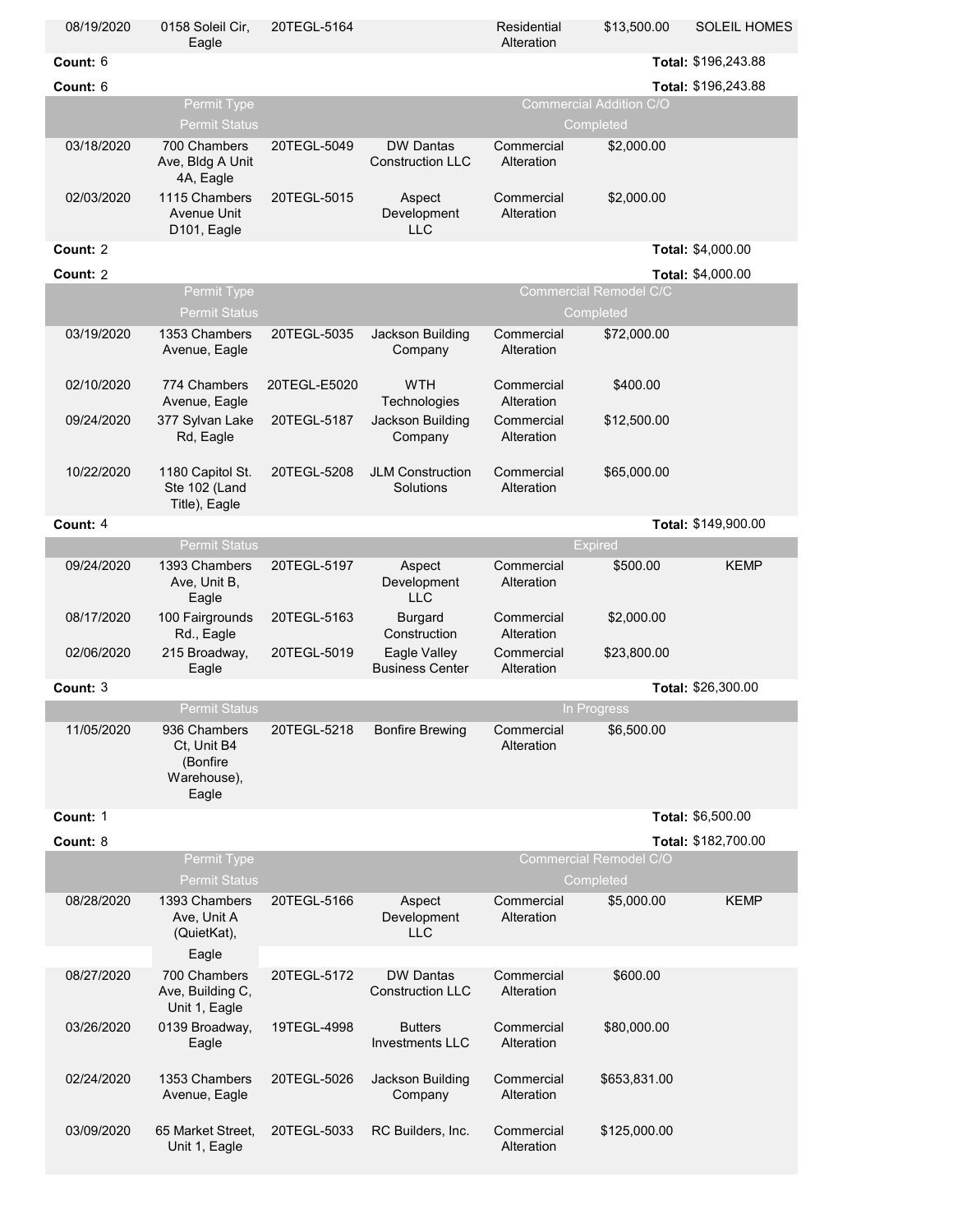| 02/27/2020 | 1143 Capitol<br>Street, Eagle                                 | 20TEGL-5028 | <b>Scott Turnipseed</b><br><b>AIA</b>          | Commercial<br>Alteration  | \$300,000.00              |                        |
|------------|---------------------------------------------------------------|-------------|------------------------------------------------|---------------------------|---------------------------|------------------------|
| 03/27/2020 | 717 Sylvan Lake<br><b>Rd Units</b><br>105/106, Eagle          | 20TEGL-5045 | RA Nelson LLC                                  | Commercial<br>Alteration  | \$113,000.00              |                        |
| 08/12/2020 | 1393 Chambers<br>Ave., Unit C<br>"Sherwin<br>Williams", Eagle | 20TEGL-5100 | Aspect<br>Development<br><b>LLC</b>            | Commercial<br>Alteration  | \$300,000.00              |                        |
| Count: 8   |                                                               |             |                                                |                           |                           | Total: \$1,577,431.00  |
| Count: 8   |                                                               |             |                                                |                           |                           | Total: \$1,577,431.00  |
|            | Permit Type                                                   |             |                                                |                           | <b>Commercial Re-Roof</b> |                        |
|            | <b>Permit Status</b>                                          |             |                                                |                           | Completed                 |                        |
| 05/12/2020 | 100 Fairgrounds<br>Rd., Eagle                                 | 20TEGL-5094 |                                                | One Stop                  | \$42,380.00               |                        |
| 06/11/2020 | 46 Eagle Park<br>East Dr, Eagle                               | 20TEGL-5118 | Plath<br>Construction, Inc.                    | One Stop                  | \$42,863.00               |                        |
| 06/19/2020 | 229 Broadway,<br>Eagle                                        | 20TEGL-5120 | Vail All Seasons<br>Roofing<br>Contractors     | One Stop                  | \$8,500.00                |                        |
| 10/08/2020 | 65 Market St.,<br>Eagle                                       | 20TEGL-5211 | <b>JJGG Roofing</b><br>and Sheet Metal<br>Inc. | One Stop                  | \$80,120.00               |                        |
| Count: 4   |                                                               |             |                                                |                           |                           | Total: \$173,863.00    |
|            | <b>Permit Status</b>                                          |             |                                                |                           | Expired                   |                        |
| 09/03/2020 | 700 Chambers                                                  | 20TEGL-5178 | <b>TCC Roofing</b>                             | One Stop                  | \$45,000.00               |                        |
|            | Ave. (Eagle<br>Climbing), Eagle                               |             | Contractors                                    |                           |                           |                        |
| 09/09/2020 | 955 Chambers<br>Avenue, Eagle                                 | 20TEGL-5179 | Umbrella Roofing                               | One Stop                  | \$170,000.00              |                        |
| Count: 2   |                                                               |             |                                                |                           |                           | Total: \$215,000.00    |
| Count: 6   |                                                               |             |                                                |                           |                           | Total: \$388,863.00    |
|            | Permit Type<br>Permit Status                                  |             |                                                |                           | <b>Deck</b><br>Completed  |                        |
| 10/06/2020 | 526 E Third St.,<br>Eagle                                     | 20TEGL-5180 | R-s construction<br>llc                        | Residential<br>Alteration | \$3,500.00                |                        |
| 08/12/2020 | 389 Ringneck,<br>Eagle                                        | 20TEGL-5158 | Sierra Carpentry                               | Residential<br>Alteration | \$8,900.00                |                        |
| 08/10/2020 | 0337 Founders,<br>Unit 12, Eagle                              | 20TEGL-5144 |                                                | Residential<br>Alteration | \$3,500.00                |                        |
| 06/10/2020 | 270 Ringneck<br>Road, Eagle                                   | 20TEGL-5112 |                                                | Residential<br>Alteration | \$2,000.00                |                        |
| 06/04/2020 | 203 Golden                                                    | 20TEGL-5114 |                                                | Residential               | \$5,000.00                |                        |
|            | Eagle Ln, Eagle                                               |             |                                                | Alteration                |                           |                        |
| 05/29/2020 | 0032 Newquist<br>Street, Eagle                                | 20TEGL-5104 |                                                | Residential<br>Alteration | \$3,303.00                |                        |
| 05/26/2020 | 1135 Hernage<br>Creek Rd., Eagle                              | 20TEGL-5097 | Precision<br>Construction<br>West, Inc.        | Residential<br>Alteration | \$5,000.00                |                        |
| Count: 7   |                                                               |             |                                                |                           |                           | Total: \$31,203.00     |
|            | <b>Permit Status</b>                                          |             |                                                |                           | <b>Expired</b>            |                        |
| 07/08/2020 | 560 Bluffs Dr,<br>Eagle                                       | 20TEGL-5127 |                                                | Residential<br>Alteration | \$5,000.00                |                        |
| 07/08/2020 | 62 Bluffs Dr.<br>Eagle                                        | 20TEGL-5128 |                                                | Residential<br>Alteration | \$10,000.00               | <b>Bluffs at Eagle</b> |
| 08/06/2020 | 12 Wood Duck,<br>Eagle                                        | 20TEGL-5153 |                                                | Residential<br>Alteration | \$8,000.00                |                        |

\$3,200.00

**Count:** 4 **Total:** \$26,200.00 **Count:** 11 **Total:** \$57,403.00<br>Permit Type **Count:** 21 **Count:** 557,403.00 4 **Total:** 11 **Total:** Permit Type

Residential Alteration

20TEGL-5171

09/10/2020 381 Ringneck,

Eagle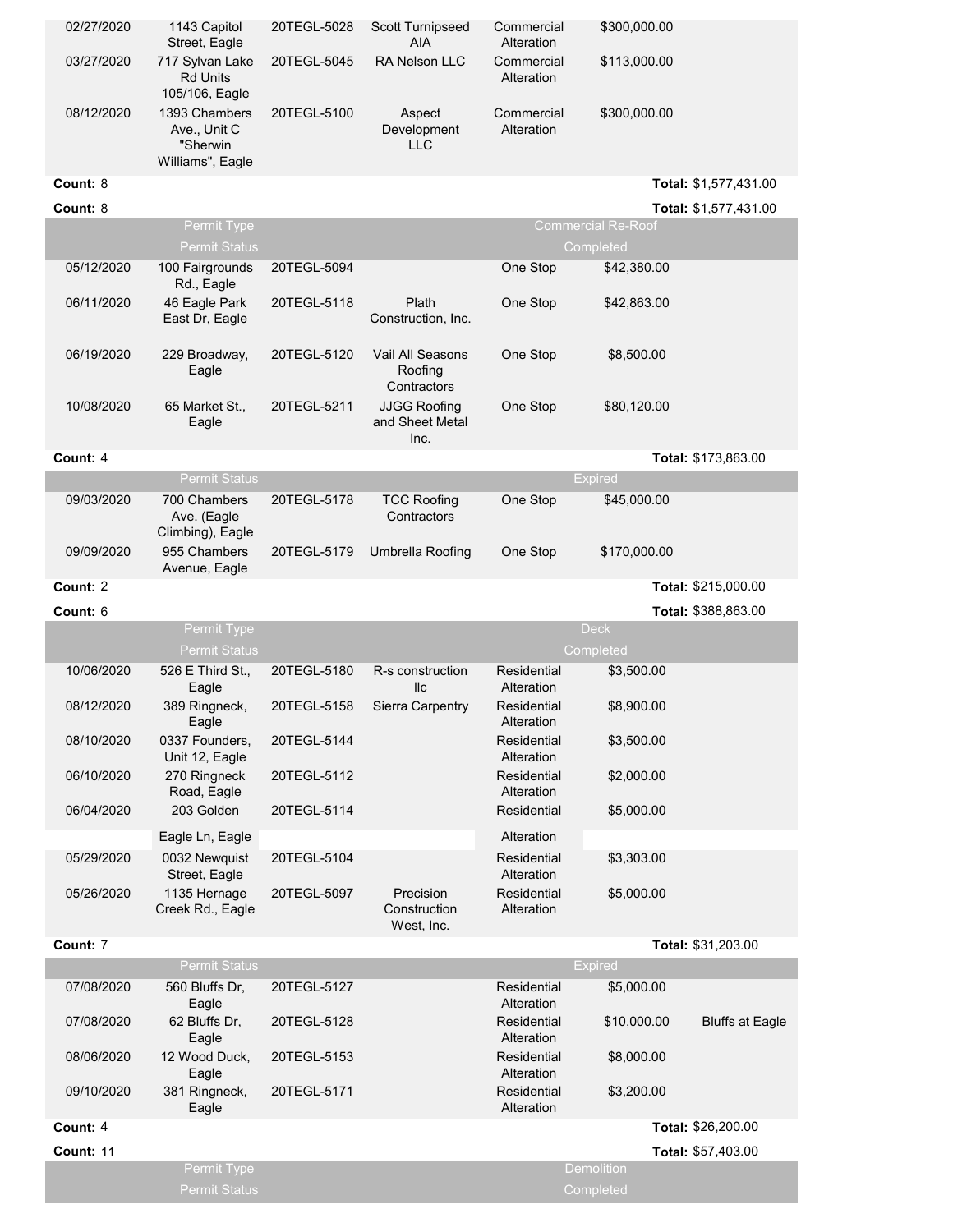| 09/29/2020 | 410<br>BROADWAY,<br>Eagle                        | 20TEGL-5201 | Nottingham<br>Excavating &<br>Trucking Inc                            | One Stop               | \$25,000.00                                |                       |
|------------|--------------------------------------------------|-------------|-----------------------------------------------------------------------|------------------------|--------------------------------------------|-----------------------|
| 05/26/2020 | 770 Castle Drive,<br>Eagle                       | 20TEGL-5050 |                                                                       | One Stop               | \$1.00                                     |                       |
| 03/26/2020 | 115 E Second<br>St., Eagle                       | 20TEGL-5071 | Desmond<br>Homebuilders,<br><b>LLC</b>                                | One Stop               | \$0.00                                     |                       |
| Count: 3   |                                                  |             |                                                                       |                        |                                            | Total: \$25,001.00    |
| Count: 3   |                                                  |             |                                                                       |                        |                                            | Total: \$25,001.00    |
|            | Permit Type<br><b>Permit Status</b>              |             |                                                                       |                        | <b>Detached Single Family</b><br>Completed |                       |
| 03/27/2020 | 1658 E<br>Haystacker,<br>Eagle                   | 20TEGL-5042 | Hata<br>Construction                                                  | <b>Residential New</b> | \$1,600,000.00                             | Eagle Ranch           |
| 01/08/2020 | 0172 Robins Egg<br>Ln, Eagle                     | 19TEGL-5008 |                                                                       | <b>Residential New</b> | \$482,318.00                               | Eagle Ranch           |
| 07/06/2020 | 0191 Robins Egg<br>Ln, Eagle                     | 20TEGL-5111 | East West<br>Hospitality<br>Construction<br>Management,<br><b>LLC</b> | <b>Residential New</b> | \$900,000.00                               | Eagle Ranch           |
| 10/21/2020 | 2185 E<br>Haystacker Dr.,<br>Eagle               | 20TEGL-5068 | Precision<br>Construction<br>West, Inc.                               | <b>Residential New</b> | \$1,100,000.00                             |                       |
| 08/04/2020 | 1412 E<br>Haystacker,<br>Eagle                   | 20TEGL-5140 | McCord<br>Construction                                                | <b>Residential New</b> | \$533,164.80                               | Eagle Ranch           |
| 08/05/2020 | 2159 Eagle<br>Ranch Rd, Eagle                    | 20TEGL-5141 |                                                                       | <b>Residential New</b> | \$440,000.00                               | <b>EAGLE RANCH</b>    |
| 11/23/2020 | 0033<br><b>HAYSTACKER</b><br>DR, Eagle           | 20TEGL-5224 | Wynton<br>Development<br><b>LLC</b>                                   | <b>Residential New</b> | \$488,000.00                               |                       |
| 12/29/2020 | 0070 E Foxglove,<br>Eagle                        | 20TEGL-5240 | O'Kelly<br>Consulting<br>Group, Inc.                                  | <b>Residential New</b> | \$1,273,500.00                             |                       |
|            |                                                  |             | (OCG)                                                                 |                        |                                            |                       |
| Count: 8   |                                                  |             |                                                                       |                        |                                            | Total: \$6,816,982.80 |
|            | <b>Permit Status</b>                             |             |                                                                       |                        | <b>Expired</b>                             |                       |
| 04/14/2020 | 2253 Eagle<br>Ranch Rd, Eagle                    | 20TEGL-5048 |                                                                       | <b>Residential New</b> | \$750,000.00                               | Eagle Ranch           |
| Count: 1   |                                                  |             |                                                                       |                        |                                            | Total: \$750,000.00   |
|            | <b>Permit Status</b>                             |             |                                                                       |                        | In Progress                                |                       |
| 07/08/2020 | 55 Clover Ln,<br>Eagle                           | 20TEGL-5122 |                                                                       | <b>Residential New</b> | \$725,000.00                               | <b>EAGLE RANCH</b>    |
| 10/22/2020 | 99 Silver Spur,<br>Eagle                         | 20TEGL-5196 | <b>SRE Building</b><br>Associates                                     | <b>Residential New</b> | \$1,000,000.00                             | <b>EAGLE RANCH</b>    |
| Count: 2   |                                                  |             |                                                                       |                        |                                            | Total: \$1,725,000.00 |
| Count: 11  | Permit Type                                      |             |                                                                       |                        | Electrical                                 | Total: \$9,291,982.80 |
|            | Permit Status                                    |             |                                                                       |                        | Completed                                  |                       |
| 08/03/2020 | 2380 Brush<br>Creek Rd.<br>(Haymeadow),<br>Eagle | 20TEGL-5146 | westernslope<br>electrical                                            | One Stop               | \$63,750.00                                |                       |
| 08/19/2020 | 016186 HWY 6,<br>Eagle                           | 20TEGL-5170 | <b>Willow Creek</b><br>Electric, LLC                                  | One Stop               | \$81,000.00                                |                       |
| 12/03/2020 | 2077<br>Montgomerie Cir,<br>Eagle                | 20TEGL-5226 |                                                                       | One Stop               | \$1,500.00                                 |                       |
| 10/06/2020 | 0035 Marmot<br>Lane, Eagle                       | 20TEGL-5204 | <b>United Five</b><br>Electric, Inc.                                  | One Stop               | \$20,000.00                                |                       |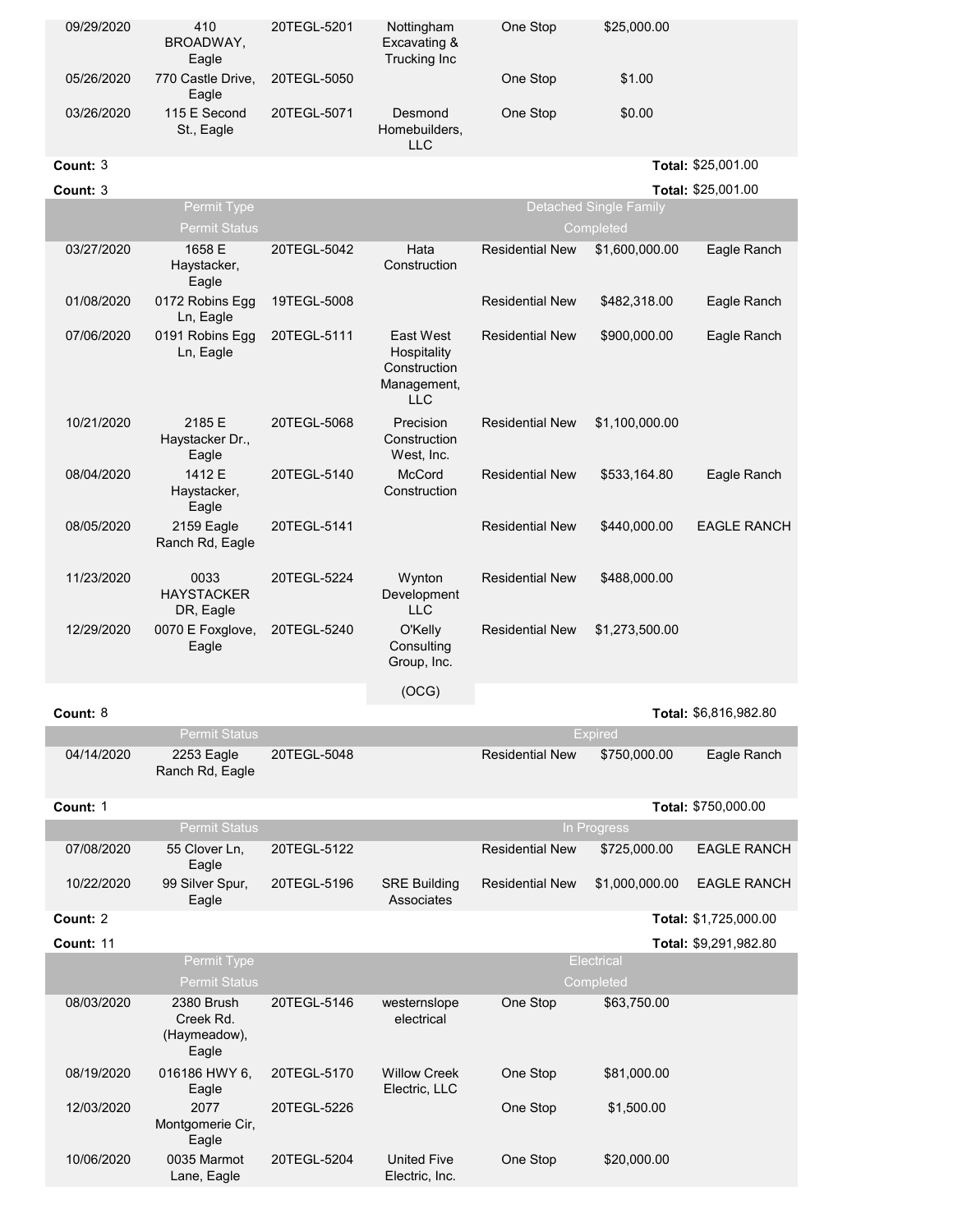| 11/10/2020       | 127 W. Second<br>St. (Bonfire<br>Brewery), Eagle | 20TEGL-5220  | Native Electric,<br>Inc.             | One Stop                 | \$3,500.00                                    |                     |
|------------------|--------------------------------------------------|--------------|--------------------------------------|--------------------------|-----------------------------------------------|---------------------|
| 11/16/2020       | 11 Uneva Court,<br>#A4, Eagle                    | 20TEGL-5221  | <b>Pinnacle Electric</b>             | One Stop                 | \$650.00                                      |                     |
| 07/06/2020       | 115 Second<br>Street, Eagle                      | 20TEGL-5132  | Ameramex<br>Electric LLC             | One Stop                 | \$2,000.00                                    |                     |
| 05/14/2020       | 0190 Aidan<br>Road, Eagle                        | 20TEGL-E5096 |                                      | One Stop                 | \$700.00                                      |                     |
| 05/28/2020       | 885 Chambers<br>Ave, Eagle                       | 20TEGL-E5101 |                                      | One Stop                 | \$4,500.00                                    |                     |
| 04/30/2020       | 304 Wall St.,<br>Eagle                           | 20TEGL-E5089 |                                      | One Stop                 | \$510.00                                      |                     |
| 03/10/2020       | 810 Grand Ave,<br>Eagle                          | 20TEGL-E5051 |                                      | One Stop                 | \$3,500.00                                    |                     |
| 01/15/2020       | 700 Chambers<br>Unit 4A, Eagle                   | 20TEGL-E5013 |                                      | One Stop                 | \$3,500.00                                    |                     |
| 02/13/2020       | 139 N<br>Penstamon,<br>Eagle                     | 20TEGL-E5036 |                                      | One Stop                 | \$1,000.00                                    |                     |
| <b>Count: 13</b> |                                                  |              |                                      |                          |                                               | Total: \$186,110.00 |
|                  | <b>Permit Status</b>                             |              |                                      |                          | <b>Expired</b>                                |                     |
| 01/06/2020       | 215 Broadway,<br>Eagle                           | 20TEGL-E5011 |                                      | One Stop                 | \$6,000.00                                    |                     |
| 02/26/2020       | 600 Broadway,<br>Eagle                           | 20TEGL-E5039 | <b>AK Electric</b>                   | One Stop                 | \$1,500.00                                    |                     |
| 06/08/2020       | 88 Sawmill Cir,<br>Eagle                         | 20TEGL-E5115 | <b>United Five</b><br>Electric, Inc. | One Stop                 | \$1,000.00                                    |                     |
| 10/20/2020       | 0530 Founders<br>Ave, Eagle                      | 20TEGL-5212  |                                      | One Stop                 | \$600.00                                      |                     |
| 08/27/2020       | 724 Bull Run,<br>Eagle                           | 20TEGL-5175  | DP Power, Inc.                       | One Stop                 | \$300.00                                      |                     |
| Count: 5         |                                                  |              |                                      |                          |                                               | Total: \$9,400.00   |
| Count: 18        |                                                  |              |                                      |                          |                                               | Total: \$195,510.00 |
|                  | Permit Type                                      |              |                                      |                          | <b>Electrical Service Change</b>              |                     |
|                  | <b>Permit Status</b>                             |              |                                      |                          | Completed                                     |                     |
| 08/10/2020       | 422 Capitol St.,<br>Eagle                        | 20TEGL-5159  | Native Electric,<br>Inc.             | One Stop                 | \$2,500.00                                    |                     |
| Count: 1         |                                                  |              |                                      |                          |                                               | Total: \$2,500.00   |
| Count: 1         | Permit Type                                      |              |                                      |                          | Fireplace                                     | Total: \$2,500.00   |
|                  | <b>Permit Status</b>                             |              |                                      |                          | Completed                                     |                     |
| 12/22/2020       | 1891 Eagle<br>Ranch Rd, Eagle                    | 20TEGL-5238  |                                      | One Stop                 | \$1,600.00                                    | <b>EAGLE RANCH</b>  |
| 12/29/2020       | 297 Founders<br>Ave, Eagle                       | 20TEGL-5244  | Western<br><b>Fireplace Supply</b>   | One Stop                 | \$5,300.00                                    | <b>EAGLE RANCH</b>  |
| 12/15/2020       | 0038 Camp<br>Fancy Spur,<br>Eagle                | 20TEGL-5237  |                                      | One Stop                 | \$11,148.94                                   |                     |
| Count: 3         |                                                  |              |                                      |                          |                                               | Total: \$18,048.94  |
|                  | <b>Permit Status</b>                             |              |                                      |                          | <b>Expired</b>                                |                     |
| 09/22/2020       | 337 FOUNDERS<br>AVE, Eagle                       | 20TEGL-5198  | Western<br><b>Fireplace Supply</b>   | One Stop                 | \$3,600.00                                    |                     |
|                  |                                                  |              |                                      |                          |                                               |                     |
| Count: 1         |                                                  |              |                                      |                          |                                               | Total: \$3,600.00   |
| Count: 4         |                                                  |              |                                      |                          |                                               | Total: \$21,648.94  |
|                  | Permit Type<br><b>Permit Status</b>              |              |                                      |                          | Foundation Permit - Multi Family<br>Completed |                     |
| 03/30/2020       | Eagle Landing<br>Building M, Eagle               | 20TEGL-5067  | Valley<br>Contracting, LLC           | Commercial<br>Alteration | \$159,940.00                                  |                     |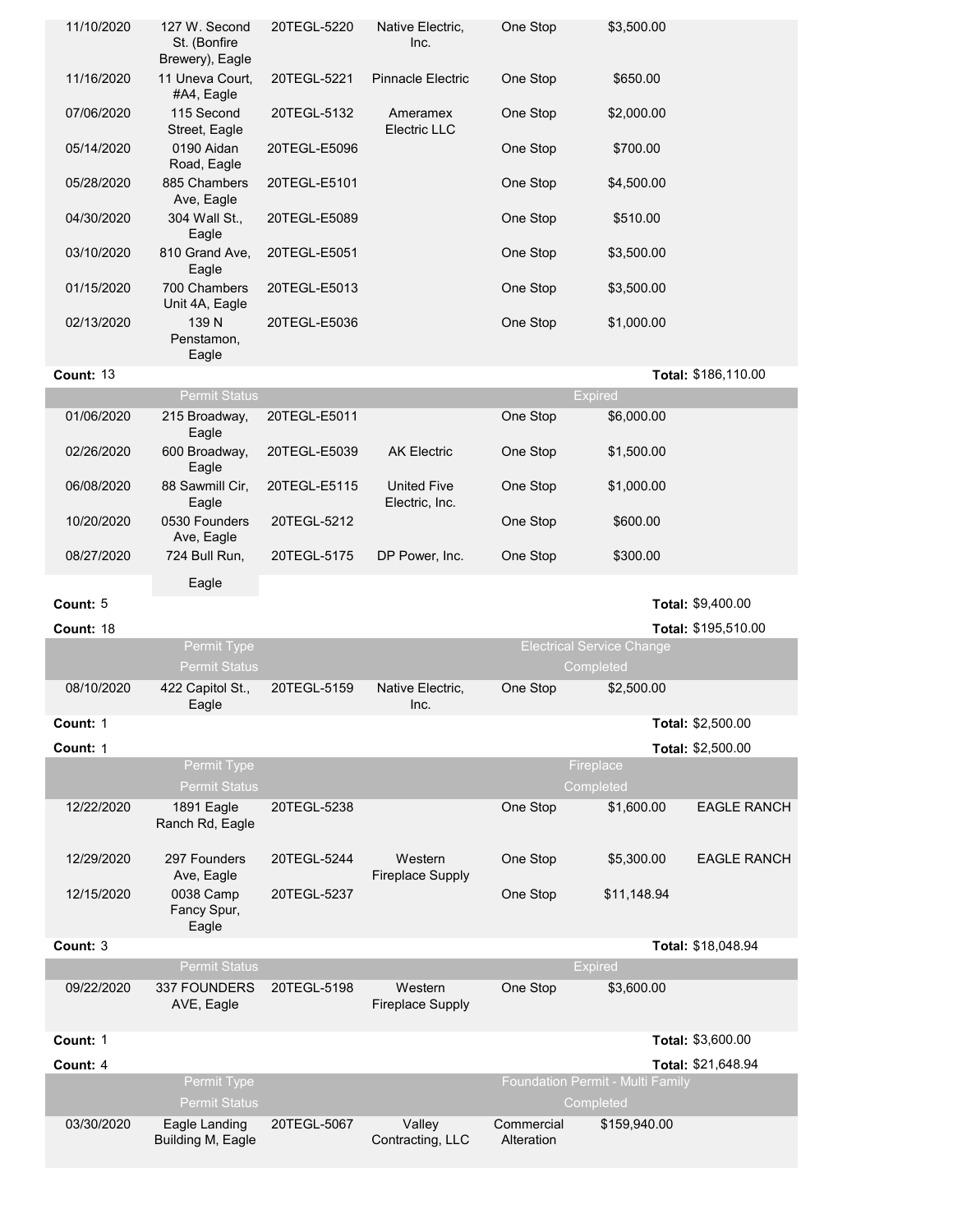| 03/30/2020       | Eagle Landing<br>Building K, Eagle       | 20TEGL-5054   | Valley<br>Contracting, LLC          | Commercial<br>Alteration                 | \$488,624.00                                      |                       |
|------------------|------------------------------------------|---------------|-------------------------------------|------------------------------------------|---------------------------------------------------|-----------------------|
| 03/30/2020       | Eagle Landing<br>Building L, Eagle       | 20TEGL-5055   | Valley<br>Contracting, LLC          | Commercial<br>Alteration                 | \$119,955.00                                      |                       |
| Count: 3         |                                          |               |                                     |                                          |                                                   | Total: \$768,519.00   |
| Count: 3         |                                          |               |                                     |                                          |                                                   | Total: \$768,519.00   |
|                  | Permit Type                              |               |                                     |                                          | <b>Furnace Replacement</b>                        |                       |
|                  | <b>Permit Status</b>                     |               |                                     |                                          | Completed                                         |                       |
| 05/29/2020       | 21 Prince Alley,<br>Eagle                | 20TEGL-5106   | R&H<br>Mechanical                   | One Stop                                 | \$1,500.00                                        |                       |
| Count: 1         |                                          |               |                                     |                                          |                                                   | Total: \$1,500.00     |
| Count: 1         |                                          |               |                                     |                                          |                                                   | Total: \$1,500.00     |
|                  | Permit Type<br><b>Permit Status</b>      |               |                                     | Manufactured Home - Permanent Foundation | Completed                                         |                       |
| 03/31/2020       | 0032 Flat Tops<br>Ct., Bldg L, Eagle     | 20TEGL-5056   | Valley<br>Contracting, LLC          | <b>Residential New</b>                   | \$171,486.72                                      | Eagle Landing         |
| 03/30/2020       | 0034 Flat Tops                           | 20TEGL-5057   | Valley                              | <b>Residential New</b>                   | \$171,486.72                                      | Eagle Landing         |
|                  | Ct., Bldg L, Eagle                       |               | Contracting, LLC                    |                                          |                                                   |                       |
| 03/30/2020       | 0036 Flat Tops<br>Ct., Bldg L, Eagle     | 20TEGL-5058   | Valley<br>Contracting, LLC          | <b>Residential New</b>                   | \$171,486.72                                      | Eagle Landing         |
| 03/31/2020       | 0012 Flat Tops<br>Ct., Bldg K,<br>Eagle  | 20TEGL-5063   | Valley<br>Contracting, LLC          | <b>Residential New</b>                   | \$180,303.84                                      | Eagle Landing         |
| 03/30/2020       | 0014 Flat Tops<br>Ct., Bldg K,<br>Eagle  | 20TEGL-5064   | Valley<br>Contracting, LLC          | <b>Residential New</b>                   | \$180,303.84                                      | Eagle Landing         |
| 03/30/2020       | 0016 Flat Tops<br>Ct., Bldg K,<br>Eagle  | 20TEGL-5065   | Valley<br>Contracting, LLC          | <b>Residential New</b>                   | \$180,303.84                                      | Eagle Landing         |
| 03/30/2020       | 0018 Flat Tops<br>Ct., Bldg K,<br>Eagle  | 20TEGL-5066   | Valley<br>Contracting, LLC          | <b>Residential New</b>                   | \$180,303.84                                      |                       |
| 03/30/2020       | 0052 Flat Tops<br>Ct., Bldg M,<br>Eagle  | 20TEGL-5059   | Valley<br>Contracting, LLC          | <b>Residential New</b>                   | \$171,486.72                                      | Eagle Landing         |
| 03/30/2020       | 0054 Flat Tops<br>Ct., Bldg M,<br>Eagle  | 20TEGL-5060   | Valley<br>Contracting, LLC          | <b>Residential New</b>                   | \$171,486.72                                      | Eagle Landing         |
| 03/30/2020       | 0056 Flat Tops<br>Ct., Bldg M,<br>Eagle  | 20TEGL-5061   | Valley<br>Contracting, LLC          | <b>Residential New</b>                   | \$171,486.72                                      | Eagle Landing         |
| 03/30/2020       | 0058 Flat Tops<br>Ct., Bldg M,<br>Eagle  | 20TEGL-5062   | Valley<br>Contracting, LLC          | <b>Residential New</b>                   | \$171,486.72                                      | Eagle Landing         |
| <b>Count: 11</b> |                                          |               |                                     |                                          |                                                   | Total: \$1,921,622.40 |
| Count: 11        |                                          |               |                                     |                                          |                                                   | Total: \$1,921,622.40 |
|                  | Permit Type<br><b>Permit Status</b>      |               |                                     |                                          | Misc. Mechanical/Plumbing/Electrical<br>Completed |                       |
| 10/19/2020       | 290 Abrams<br>Creek Rd, Eagle            | 20TEGL-5214   | R&H<br>Mechanical                   | One Stop                                 | \$8,407.00                                        |                       |
| Count: 1         |                                          |               |                                     |                                          |                                                   | Total: \$8,407.00     |
| Count: 1         |                                          |               |                                     |                                          |                                                   | Total: \$8,407.00     |
|                  | Permit Type<br><b>Permit Status</b>      |               |                                     |                                          | Misc. Other<br>Completed                          |                       |
| 11/03/2020       | 894 Mesa Dr.,                            | 20TEGL-MB0045 |                                     | One Stop                                 | \$20,759.70                                       |                       |
| 10/19/2020       | Eagle<br>216 Hunters<br>View Lane, Eagle | 20TEGL-MB0042 | <b>Hunters View</b><br>Builder, LLC | One Stop                                 | \$15,969.00                                       | <b>FROST CREEK</b>    |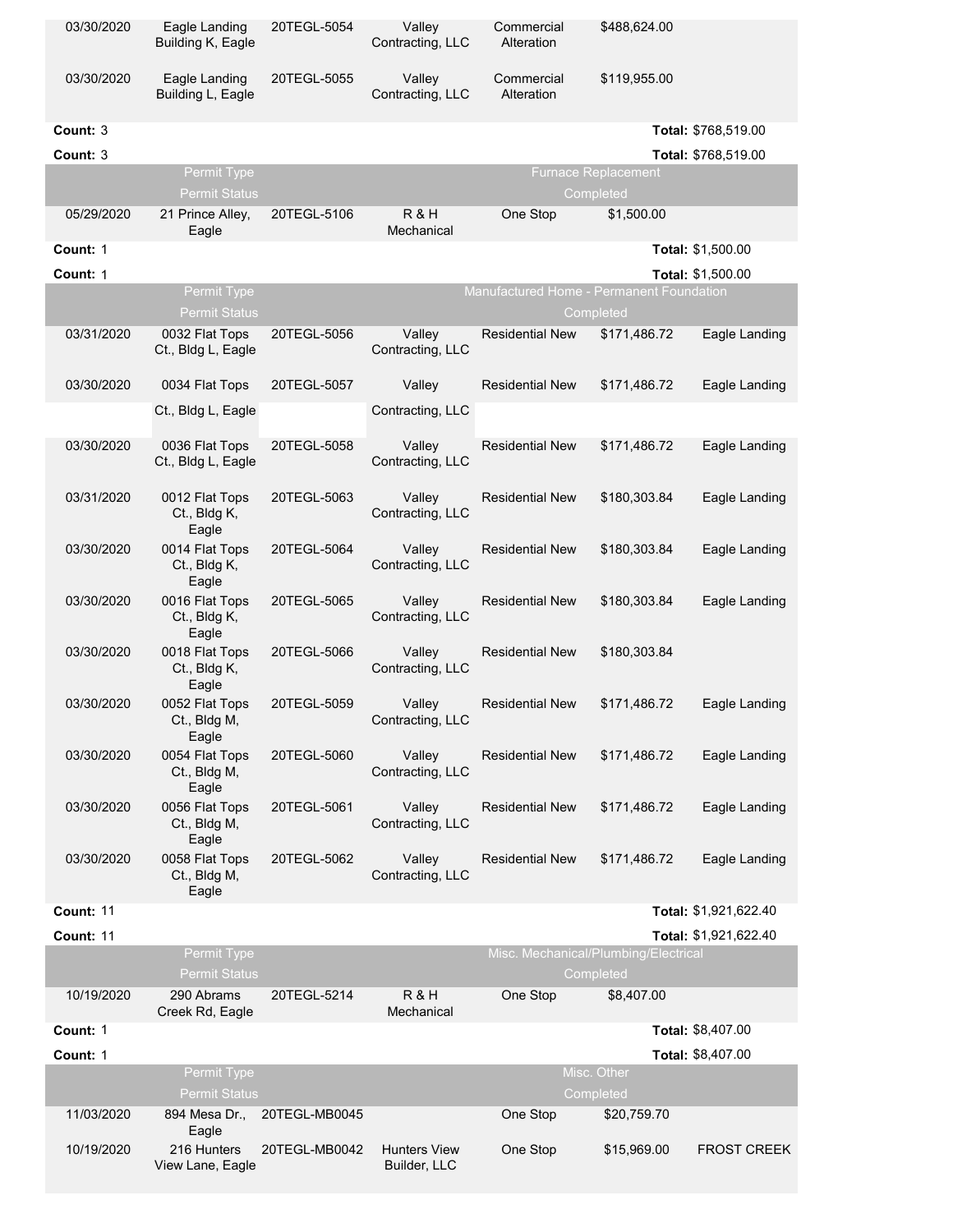| 10/19/2020       | 220 Hunters<br>View Lane, Eagle                                                | 20TEGL-MB0043                                   | Hunters View<br>Builder, LLC                | One Stop              | \$15,969.00                               | <b>FROST CREEK</b>                 |
|------------------|--------------------------------------------------------------------------------|-------------------------------------------------|---------------------------------------------|-----------------------|-------------------------------------------|------------------------------------|
| 10/19/2020       | 224 Hunters<br>View Lane, Eagle                                                | 20TEGL-MB0044                                   | <b>Hunters View</b><br>Builder, LLC         | One Stop              | \$15,969.00                               | <b>FROST CREEK</b>                 |
| 09/16/2020       | 434 Hunters<br>View Lane, Eagle                                                | 20TEGL-MB0039                                   | <b>Hunters View</b><br>Builder, LLC         | One Stop              | \$15,969.00                               | <b>FROST CREEK</b>                 |
| 09/16/2020       | 414 Hunters<br>View Lane, Eagle                                                | 20TEGL-MB0040                                   | <b>Hunters View</b><br>Builder, LLC         | One Stop              | \$15,969.00                               | <b>FROST CREEK</b>                 |
| 09/16/2020       | 448 Hunters<br>View Lane,                                                      | 20TEGL-MB0041                                   | <b>Hunters View</b><br>Builder, LLC         | One Stop              | \$15,969.00                               | <b>FROST CREEK</b>                 |
|                  | Eagle                                                                          |                                                 |                                             |                       |                                           |                                    |
| 09/16/2020       | 300 Red Bluffs<br>Way, Eagle                                                   | 20TEGL-MB0038                                   |                                             | One Stop              | \$15,969.00                               | FROST CREEK -<br><b>RED BLUFFS</b> |
| 08/11/2020       | 132 Hunters<br>View Lane, Eagle                                                | 20TEGL-MB0035                                   | <b>Hunters View</b><br>Builder, LLC         | One Stop              | \$15,969.00                               | <b>FROST CREEK</b>                 |
| 09/01/2020       | 136 Hunters<br>View Lane, Eagle                                                | 20TEGL-MB0036                                   | <b>Hunters View</b><br>Builder, LLC         | One Stop              | \$15,969.00                               | <b>FROST CREEK</b>                 |
| 09/01/2020       | 140 Hunters<br>View Lane, Eagle                                                | 20TEGL-MB0037                                   | <b>Hunters View</b><br>Builder, LLC         | One Stop              | \$15,969.00                               | <b>FROST CREEK</b>                 |
| 02/24/2020       | Eagle                                                                          | 158 Eagle Spur, 19TEGL-MB0017                   |                                             | One Stop              | \$5,576.69                                |                                    |
| 06/26/2020       | Eagle                                                                          | 0039 Borah Spur, 19TEGL-MB0018                  |                                             | One Stop              | \$13,886.00                               |                                    |
| 06/26/2020       | Drive, Eagle                                                                   | 2445 Frost Creek 19TEGL-MB0019                  |                                             | One Stop              | \$5,576.69                                |                                    |
| 06/26/2020       | 177 Mosher<br>Lane, Eagle                                                      | 19TEGL-MB0020                                   |                                             | One Stop              | \$2,777.20                                |                                    |
| 07/08/2020       | Lane, Eagle                                                                    | 90 Hunters View 20TEGL-MB0033                   | <b>Hunters View</b><br>Builder, LLC         | One Stop              | \$16,959.00                               |                                    |
| 07/08/2020       | Eagle                                                                          | 426 Squires Ln, 20TEGL-MB0034 Scott Turnipseed  | AIA                                         | One Stop              | \$15,969.00                               | Frost Creek &<br><b>Salt Creek</b> |
| 07/30/2020       | Drive, Eagle                                                                   | 2254 Frost Creek 20TEGL-MB0026 Scott Turnipseed | AIA                                         | One Stop              | \$16,959.00                               | Frost Creek &<br>Salt Creek        |
| 07/08/2020       | Way, Eagle                                                                     | 0280 Red Bluffs 20TEGL-MB0028                   | <b>Rinn Builders</b>                        | One Stop              | \$16,959.00                               | Frost Creek &<br><b>Red Bluffs</b> |
| 07/30/2020       | 0100 Metheny<br>Wy, Eagle                                                      | 20TEGL-MB0029                                   | <b>Rinn Builders</b>                        | One Stop              | \$16,959.00                               | Frost Creek &<br><b>Salt Creek</b> |
| 04/14/2020       | Lane, Eagle                                                                    | 82 Hunters View 20TEGL-MB0024                   | <b>Hunters View</b><br>Builder, LLC         | One Stop              | \$16,959.00                               |                                    |
| 04/14/2020       | Lane, Eagle                                                                    | 86 Hunters View 20TEGL-MB0025                   | <b>Hunters View</b><br>Builder, LLC         | One Stop              | \$16,959.00                               |                                    |
| Count: 22        |                                                                                |                                                 |                                             |                       |                                           | Total: \$325,989.28                |
| <b>Count: 22</b> |                                                                                |                                                 |                                             |                       |                                           | Total: \$325,989.28                |
|                  | Permit Type<br><b>Permit Status</b>                                            |                                                 |                                             |                       | <b>New Commercial</b><br>Completed        |                                    |
| 01/13/2020       | 1393<br><b>CHAMBERS</b><br><b>AVE</b> (Chambers<br>East "Quiet Kat"),<br>Eagle | 19TEGL-4985                                     | Aspect<br>Development<br><b>LLC</b>         | <b>Commercial New</b> | \$2,512,393.00                            | <b>KEMP</b><br><b>SUBDIVISON</b>   |
| Count: 1         |                                                                                |                                                 |                                             |                       |                                           | Total: \$2,512,393.00              |
| Count: 1         |                                                                                |                                                 |                                             |                       |                                           | Total: \$2,512,393.00              |
|                  | Permit Type<br><b>Permit Status</b>                                            |                                                 |                                             |                       | <b>New Multi-Family</b><br><b>Expired</b> |                                    |
| 08/26/2020       | 706 Chambers<br>Ave, Building D,<br>Eagle                                      | 20TEGL-5083                                     | <b>DW Dantas</b><br><b>Construction LLC</b> | <b>Commercial New</b> | \$959,901.57                              |                                    |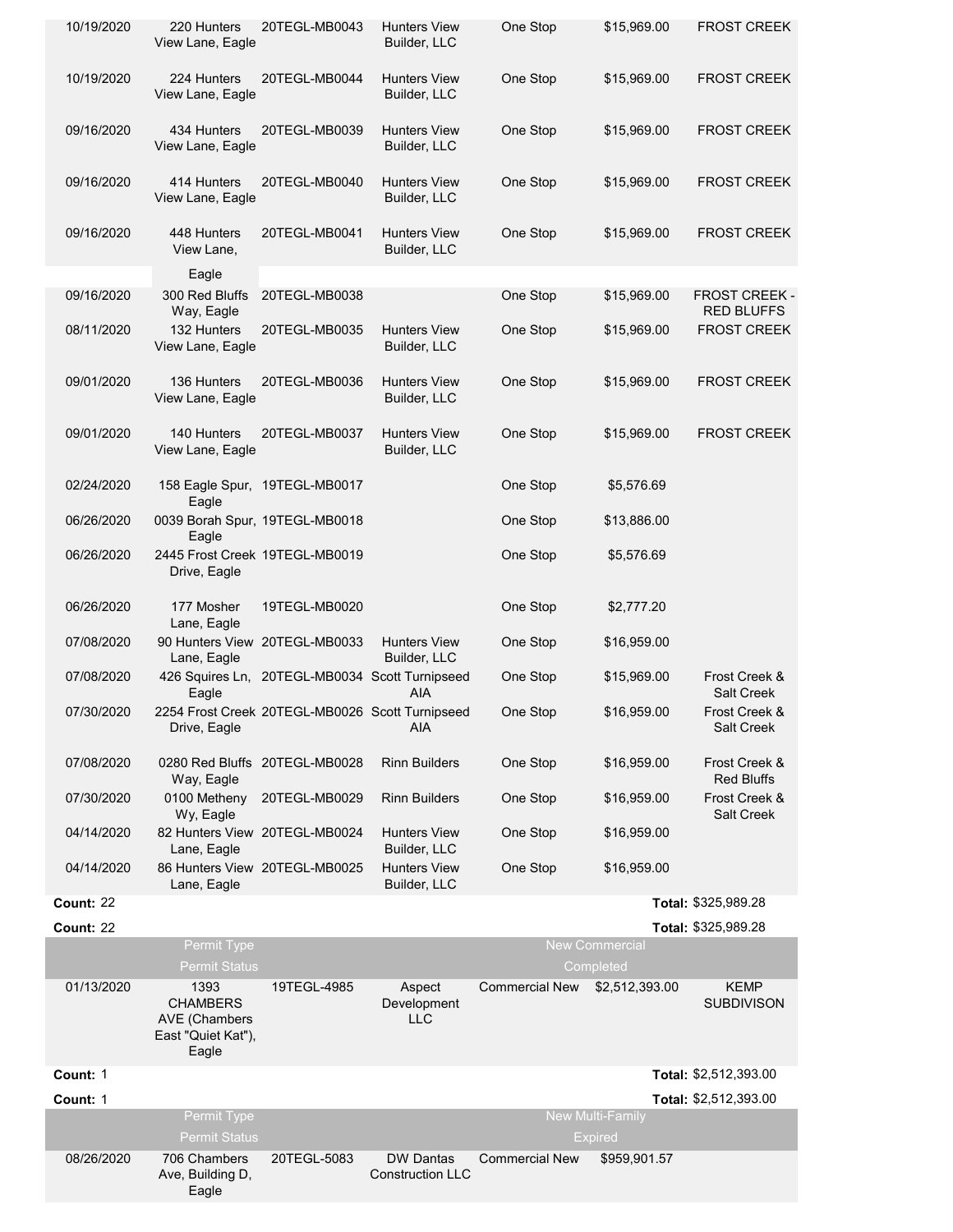|            | <b>Permit Status</b>                          |                                 |                                           |                           | In Progress                                          |                         |
|------------|-----------------------------------------------|---------------------------------|-------------------------------------------|---------------------------|------------------------------------------------------|-------------------------|
| 08/04/2020 | 115 E 2nd St.<br>(Broadway<br>Station), Eagle | 20TEGL-5091                     | Desmond<br>Homebuilders,<br><b>LLC</b>    | <b>Commercial New</b>     | \$2,365,393.39                                       | <b>Broadway Station</b> |
| 07/31/2020 | 1203 Capitol St.<br>(Talon Flats),<br>Eagle   | 20TEGL-5105                     | Desmond<br>Homebuilders,<br><b>LLC</b>    | <b>Commercial New</b>     | \$2,800,110.00                                       | Eagle Ranch             |
| Count: 2   |                                               |                                 |                                           |                           |                                                      | Total: \$5,165,503.39   |
| Count: 3   |                                               |                                 |                                           |                           |                                                      | Total: \$6,125,404.96   |
|            | Permit Type                                   |                                 |                                           |                           | <b>Patio Enclosure</b>                               |                         |
|            | <b>Permit Status</b>                          |                                 |                                           |                           | Completed                                            |                         |
| 05/29/2020 | 440 Washington<br>St, Eagle                   | 20TEGL-5109                     |                                           | Residential<br>Alteration | \$250.00                                             |                         |
| Count: 1   |                                               |                                 |                                           |                           |                                                      | Total: \$250.00         |
| Count: 1   |                                               |                                 |                                           |                           |                                                      | Total: \$250.00         |
|            | Permit Type<br><b>Permit Status</b>           |                                 |                                           |                           | Plumbing<br>Completed                                |                         |
| 08/10/2020 | 204 Howard St.,<br>Eagle                      | 20TEGL-5160                     | Absolute<br>Plumbing and<br>Heating       | One Stop                  | \$1,200.00                                           |                         |
| 09/29/2020 | 415 Broadway,<br>Eagle                        | 20TEGL-5195                     |                                           | One Stop                  | \$1,000.00                                           |                         |
| 11/24/2020 | 210 Freestone<br>Rd., Eagle                   | 20TEGL-5222                     | <b>SRD Plumbing</b>                       | One Stop                  | \$2,050.00                                           |                         |
| 11/25/2020 | 12 Wood Duck,<br>Eagle                        | 20TEGL-5231                     | Andrew Wendt,<br><b>LLC</b>               | One Stop                  | \$2,000.00                                           |                         |
| Count: 4   |                                               |                                 |                                           |                           |                                                      | Total: \$6,250.00       |
|            | <b>Permit Status</b>                          |                                 |                                           |                           | <b>Expired</b>                                       |                         |
| 11/18/2020 | 212 Chambers<br>Ave Unit 3 & 7,<br>Eagle      | 20TEGL-5227                     | <b>Fred's Plumbing</b><br>& Heating, Inc. | One Stop                  | \$350.00                                             |                         |
| Count: 1   |                                               |                                 |                                           |                           |                                                      | Total: \$350.00         |
| Count: 5   |                                               |                                 |                                           |                           |                                                      | Total: \$6,600.00       |
|            | Permit Type<br><b>Permit Status</b>           |                                 |                                           |                           | Pool / Hot Tub (Residential Alteration)<br>Completed |                         |
| 11/04/2020 | 385 Founders<br>Ave, Eagle                    | 20TEGL-5206                     | J. Bryan<br>Carpentry                     | Residential<br>Alteration | \$20,000.00                                          |                         |
| Count: 1   |                                               |                                 |                                           |                           |                                                      | Total: \$20,000.00      |
|            | <b>Permit Status</b>                          |                                 |                                           |                           | <b>Expired</b>                                       |                         |
| 07/30/2020 | 316 GOLDEN<br>EAGLE RD,<br>Eagle              | 20TEGL-5147                     |                                           | Residential<br>Alteration | \$500.00                                             |                         |
| Count: 1   |                                               |                                 |                                           |                           |                                                      | Total: \$500.00         |
| Count: 2   |                                               |                                 |                                           |                           |                                                      | Total: \$20,500.00      |
|            | Permit Type<br><b>Permit Status</b>           |                                 |                                           |                           | PV System (Commercial Alteration)<br>Completed       |                         |
| 07/31/2020 | Eagle                                         | 120 E 3rd Street, 20TEGL-PV5142 | <b>Active Energies</b><br>Solar LLC       | Commercial<br>Alteration  | \$37,995.00                                          |                         |
| 03/19/2020 | 210 Freestone<br>Rd., Eagle                   | 20TEGL-PV5043 Sunsense Solar    |                                           | Commercial<br>Alteration  | \$114,151.05                                         |                         |
| Count: 2   |                                               |                                 |                                           |                           |                                                      | Total: \$152,146.05     |
| Count: 2   |                                               |                                 |                                           |                           |                                                      | Total: \$152,146.05     |
|            | Permit Type                                   |                                 |                                           |                           | PV System (Residential Alteration)                   |                         |
|            | <b>Permit Status</b>                          |                                 |                                           |                           | Completed                                            |                         |
| 03/19/2020 | Eagle                                         | 0040 Mayer St., 20TEGL-PV5044   | Beautifi Solar                            | Residential<br>Alteration | \$17,843.64                                          |                         |
| 03/09/2020 | 0538 Golden<br>Eagle, Eagle                   | 20TEGL-PV5040                   | Beautifi Solar                            | Residential<br>Alteration | \$23,567.00                                          |                         |
| 03/10/2020 | 543 McIntire,<br>Eagle                        | 20TEGL-PV5041                   | Sunsense Solar                            | Residential<br>Alteration | \$26,000.00                                          |                         |

**Count:** 1

1 **Total:**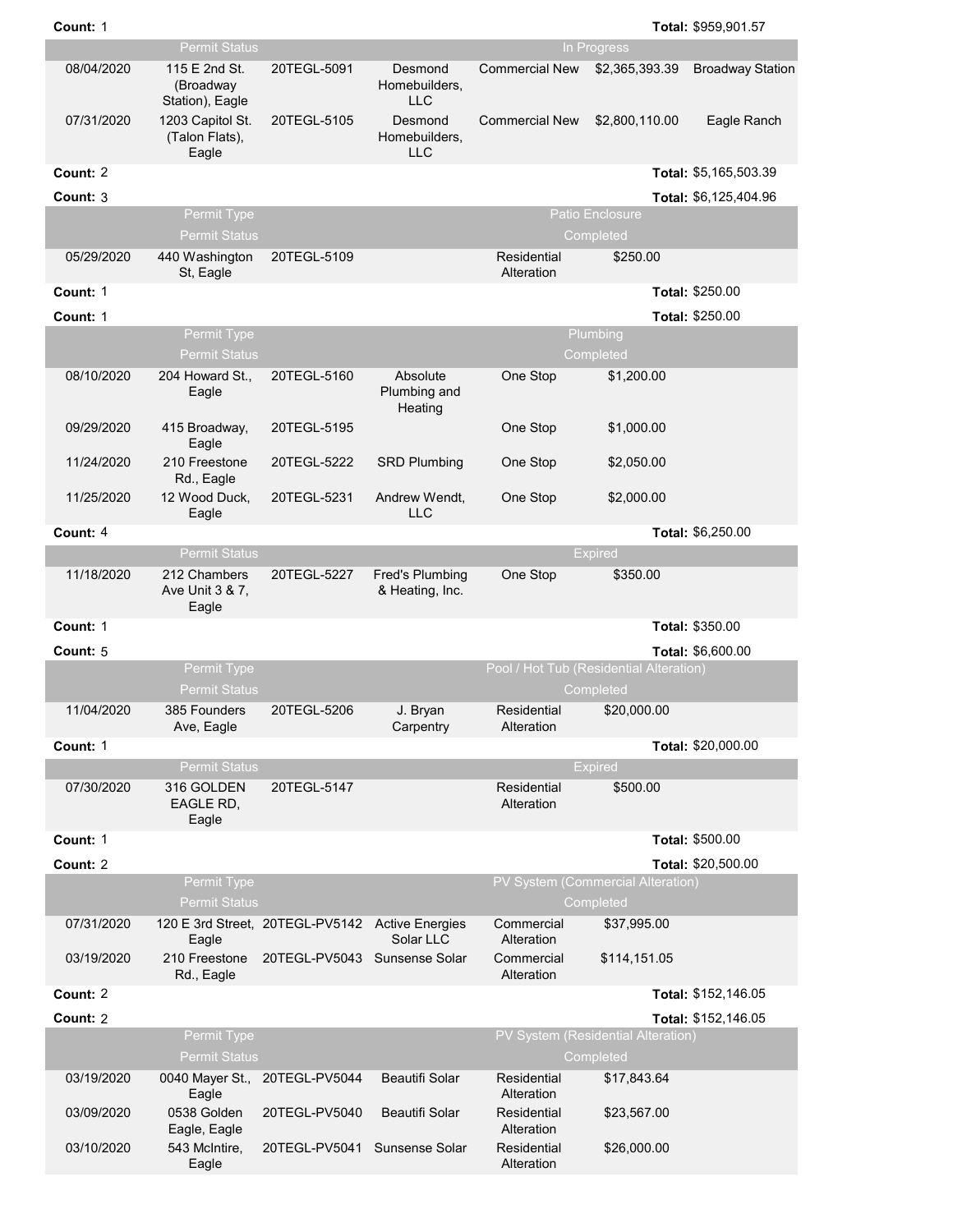| 04/14/2020 | 135 Palmer<br>Loop, Eagle          | 20TEGL-PV5072                   | Beautifi Solar                         | Residential<br>Alteration | \$26,400.00 |                       |
|------------|------------------------------------|---------------------------------|----------------------------------------|---------------------------|-------------|-----------------------|
| 04/17/2020 | 0004 Wood<br>Duck, Eagle           | 19TEGL-PV4997                   | <b>Big Dog Solar</b><br>Energy         | Residential<br>Alteration | \$24,000.00 | <b>TERRACE FIL VI</b> |
| 01/13/2020 | 50 Soleil Circle,<br>Eagle         | 20TEGL-PV5014                   | <b>Beautifi Solar</b>                  | Residential<br>Alteration | \$37,058.00 |                       |
| 01/24/2020 | 23 Snow Owl,<br>Eagle              | 20TEGL-PV5017                   | Beautifi Solar                         | Residential<br>Alteration | \$25,760.00 |                       |
| 02/24/2020 | 0871 East 2nd<br>Street, Eagle     | 20TEGL-PV5031                   | Beautifi Solar                         | Residential<br>Alteration | \$21,735.00 |                       |
| 06/03/2020 | 0223 Bluffs<br>Drive, Eagle        | 20TEGL-PV5110                   | <b>Active Energies</b><br>Solar LLC    | Residential<br>Alteration | \$32,340.59 |                       |
| 07/15/2020 | 2216 Eagle<br>Ranch Rd.,<br>Eagle  | 20TEGL-PV5107                   | <b>BriteStreet Solar</b><br>Built, LLC | Residential<br>Alteration | \$11,000.00 |                       |
| 07/02/2020 | 0094 Newquist<br>St, Eagle         | 20TEGL-PV5121                   | Beautifi Solar                         | Residential<br>Alteration | \$51,221.00 |                       |
| 07/02/2020 | 770 Castle Dr<br>Unit D, Eagle     | 20TEGL-PV5125                   | <b>Active Energies</b><br>Solar LLC    | Residential<br>Alteration | \$3,766.00  |                       |
| 07/02/2020 | 770 Castle Dr<br>Unit C, Eagle     | 20TEGL-PV5126                   | <b>Active Energies</b><br>Solar LLC    | Residential<br>Alteration | \$8,394.00  |                       |
| 06/19/2020 | 72 W Double<br>Hitch, Eagle        | 20TEGL-PV5117                   | <b>Active Energies</b><br>Solar LLC    | Residential<br>Alteration | \$23,500.00 |                       |
| 07/28/2020 | 1733 Eagle<br>Ranch Rd, Eagle      | 20TEGL-PV5135                   | <b>Active Energies</b><br>Solar LLC    | Residential<br>Alteration | \$21,653.00 | Eagle Ranch           |
| 07/28/2020 | Court, Eagle                       | 807 Brush Creek 20TEGL-PV5136   | <b>Active Energies</b><br>Solar LLC    | Residential<br>Alteration | \$29,600.00 | <b>Bull Run</b>       |
| 07/31/2020 | 22 Sunrise Ct.,<br>Eagle           | 20TEGL-PV5137                   | <b>Skyline Solar</b>                   | Residential<br>Alteration | \$41,230.00 |                       |
| 05/11/2020 | Eagle                              | 190 Aidan Road, 20TEGL-PV5086   | <b>Active Energies</b><br>Solar LLC    | Residential<br>Alteration | \$23,536.00 |                       |
| 05/06/2020 | 0083 Newquist<br>St, Eagle         | 20TEGL-PV5090                   | Beautifi Solar                         | Residential<br>Alteration | \$34,512.00 |                       |
| 05/20/2020 | 6 Canvas Back,<br>Eagle            | 20TEGL-PV5098                   | <b>Skyline Solar</b>                   | Residential<br>Alteration | \$20,143.00 |                       |
| 05/20/2020 | 95 Beecher St,<br>Eagle            | 20TEGL-PV5099                   | Skyline Solar                          | Residential<br>Alteration | \$17,198.00 |                       |
| 04/20/2020 | 290 Greenhorn<br>Ave, Lagle        | 20TEGL-PV5080                   | <b>Active Energies</b><br>Solar LLC    | Residential<br>Alteration | \$27,500.00 |                       |
| 04/14/2020 | 743 Bull Run,<br>Eagle             | 20TEGL-PV5073                   | Beautifi Solar                         | Residential<br>Alteration | \$45,632.00 |                       |
| 04/06/2020 | 536 Golden<br>Eagle, Eagle         | 20TEGL-PV5078                   | <b>Active Energies</b><br>Solar LLC    | Residential<br>Alteration | \$22,000.00 |                       |
| 07/31/2020 | 32 Dairy Ave,<br>Eagle             | 20TEGL-PV5143                   | <b>Active Energies</b><br>Solar LLC    | Residential<br>Alteration | \$19,092.00 | Eagle Ranch           |
| 08/06/2020 | 220 E 3rd St,<br>Eagle             | 20TEGL-PV5145                   | Impact Energy                          | Residential<br>Alteration | \$4,774.00  |                       |
| 08/07/2020 | Road, Eagle                        | 128 Eagle Ranch 20TEGL-PV5149   | <b>Active Energies</b><br>Solar LLC    | Residential<br>Alteration | \$24,285.00 | Eagle Ranch           |
| 08/10/2020 | 90 W Double<br>Hitch, Eagle        | 20TEGL-PV5154                   | Energy<br>Advantage Roof<br>& Solar    | Residential<br>Alteration | \$32,695.70 |                       |
| 08/10/2020 | 95 W Double<br>Hitch, Eagle        | 20TEGL-PV5155                   | Energy<br>Advantage Roof<br>& Solar    | Residential<br>Alteration | \$32,695.70 |                       |
| 10/06/2020 | 40 Eagle Ranch<br>Rd., Eagle       | 20TEGL-PV5167                   | Impact Energy                          | Residential<br>Alteration | \$3,168.00  | <b>EAGLE RANCH</b>    |
| 10/13/2020 | 2253 Eagle<br>Ranch Road,<br>Eagle | 20TEGL-PV5194                   | <b>Active Energies</b><br>Solar LLC    | Residential<br>Alteration | \$33,530.00 | Eagle Ranch           |
| 09/28/2020 | Eagle                              | 220 E 6th Street, 20TEGL-PV5192 | <b>Active Energies</b><br>Solar LLC    | Residential<br>Alteration | \$19,119.00 | Township              |
| 09/29/2020 | Road, Eagle                        | 934 Sylvan Lake 20TEGL-PV5199   | Beautifi Solar                         | Residential<br>Alteration | \$25,398.00 |                       |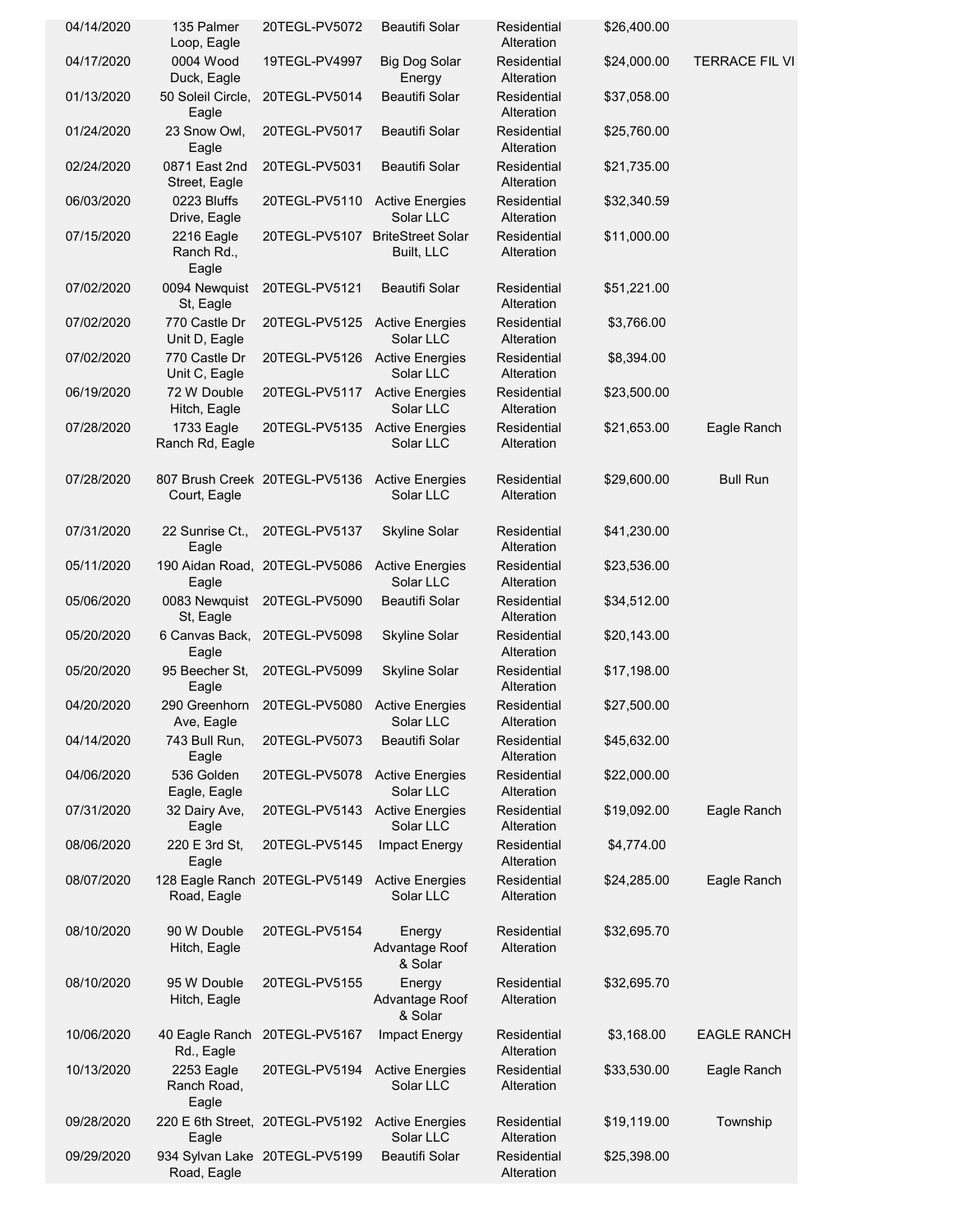| 10/08/2020 | 0851 Hernage<br>Creek Drive,<br>Eagle   | 20TEGL-PV5202                 | <b>Beautifi Solar</b>                   | Residential<br>Alteration | \$28,200.00                             | Eagle Ranch                           |
|------------|-----------------------------------------|-------------------------------|-----------------------------------------|---------------------------|-----------------------------------------|---------------------------------------|
| 10/08/2020 | 93 Newquist<br>Street, Eagle            | 20TEGL-PV5203                 | <b>Beautifi Solar</b>                   | Residential<br>Alteration | \$46,220.00                             | Eagle Ranch                           |
| 09/24/2020 | 27 Pats Circle,<br>Eagle                | 20TEGL-PV5182 Active Energies | Solar LLC                               | Residential<br>Alteration | \$28,353.00                             | Eagle Ranch                           |
| 09/24/2020 | 4 Blue Grouse,<br>Eagle                 | 20TEGL-PV5184                 | <b>Active Energies</b><br>Solar LLC     | Residential<br>Alteration | \$16,980.00                             | <b>TERRACE</b>                        |
| 10/05/2020 | 1891 Eagle<br>Ranch Road,<br>Eagle      | 20TEGL-PV5176                 |                                         | Residential<br>Alteration | \$1,000.00                              |                                       |
| 09/16/2020 | 719 Bull Run,<br>Eagle                  | 20TEGL-PV5177                 | <b>Active Energies</b><br>Solar LLC     | Residential<br>Alteration | \$19,377.00                             | Temme<br><b>Townhouses</b>            |
| 11/04/2020 | 672 Founders<br>Ave, Eagle              | 20TEGL-PV5209                 | Sunsense Solar                          | Residential<br>Alteration | \$25,560.00                             |                                       |
| 10/21/2020 | 123 Snow<br>Goose, Eagle                | 20TEGL-PV5210                 | Sunsense Solar                          | Residential<br>Alteration | \$29,120.00                             |                                       |
| 10/19/2020 | 50 Mayer St.,<br>Eagle                  | 20TEGL-PV5213                 | <b>Active Energies</b><br>Solar LLC     | Residential<br>Alteration | \$23,884.00                             | Eagle Ranch                           |
| 11/05/2020 | 320 Palmer<br>Loop, Eagle               | 20TEGL-PV5217                 | <b>Active Energies</b><br>Solar LLC     | Residential<br>Alteration | \$28,362.00                             | <b>EAGLE RANCH</b>                    |
| Count: 43  |                                         |                               |                                         |                           |                                         | Total: \$1,057,402.63                 |
|            | <b>Permit Status</b>                    |                               |                                         |                           | <b>Expired</b>                          |                                       |
| 10/08/2020 | 59 Soleil Cir,<br>Eagle                 | 20TEGL-PV5205                 | <b>ION Developer</b><br><b>LLC</b>      | Residential<br>Alteration | \$5,742.00                              |                                       |
| 02/25/2020 | 425 Church St.,<br>Eagle                | 20TEGL-PV5034                 | <b>Skyline Solar</b>                    | Residential<br>Alteration | \$38,285.00                             |                                       |
| 01/24/2020 | 0003 Cook Court, 20TEGL-PV5022<br>Eagle |                               | <b>Skyline Solar</b>                    | Residential<br>Alteration | \$25,000.00                             |                                       |
| Count: 3   |                                         |                               |                                         |                           |                                         | Total: \$69,027.00                    |
| Count: 46  |                                         |                               |                                         |                           |                                         | Total: \$1,126,429.63                 |
|            | Permit Type                             |                               |                                         |                           | <b>Residential Addition</b>             |                                       |
|            | <b>Permit Status</b>                    |                               |                                         |                           | Completed                               |                                       |
| 03/20/2020 | 301 Tanager                             | 20TEGL-5046                   | Powder Valley<br>Construction           | Residential<br>Alteration | \$27,500.00                             |                                       |
| 01/27/2020 | Circle, Eagle<br>135 Greenhorn          | 20TEGL-5016                   |                                         | Residential<br>Alteration | \$15,000.00                             |                                       |
| 06/19/2020 | Avenue, Eagle<br>192 Longview           | 20TEGL-5113                   |                                         | Residential<br>Alteration | \$70,000.00                             |                                       |
| Count: 3   | Ave, Eagle                              |                               |                                         |                           |                                         | Total: \$112,500.00                   |
|            | <b>Permit Status</b>                    |                               |                                         |                           | <b>Expired</b>                          |                                       |
| 07/08/2020 | 0081 Pat's Circle,<br>Eagle             | 20TEGL-5123                   | Precision<br>Construction<br>West, Inc. | Residential<br>Alteration | \$50,000.00                             |                                       |
| 07/02/2020 | 243 Wall St<br>Eagle                    | 20TEGL-5124                   |                                         | Residential<br>Alteration | \$4,700.00                              |                                       |
| 07/09/2020 | 128 Bull Pasture<br>Rd, Eagle           | 20TEGL-5129                   | <b>Scott Turnipseed</b><br><b>AIA</b>   | Residential<br>Alteration | \$25,000.00                             |                                       |
| 02/27/2020 | <b>1733 EAGLE</b><br>RANCH RD,<br>Eagle | 19TEGL-4974                   | Meadow<br>Mountain Homes,<br><b>LLC</b> | Residential<br>Alteration | \$105,000.00                            | <b>EAGLE RANCH</b><br><b>FILING 4</b> |
| Count: 4   |                                         |                               |                                         |                           |                                         | Total: \$184,700.00                   |
|            | <b>Permit Status</b>                    |                               |                                         |                           | In Progress                             |                                       |
| 10/01/2020 | 446 Washington<br>St., Eagle            | 20TEGL-5156                   |                                         | Residential<br>Alteration | \$250,000.00                            |                                       |
| Count: 1   |                                         |                               |                                         |                           |                                         | Total: \$250,000.00                   |
| Count: 8   |                                         |                               |                                         |                           |                                         | Total: \$547,200.00                   |
|            | Permit Type<br><b>Permit Status</b>     |                               |                                         |                           | <b>Residential Remodel</b><br>Completed |                                       |
| 08/07/2020 | 0053 Lone Spur,<br>Eagle                | 20TEGL-5152                   | Scott Turnipseed<br><b>AIA</b>          | Residential<br>Alteration | \$50,000.00                             | Eagle Ranch                           |
| 08/18/2020 | 411 Young St.,<br>Eagle                 | 20TEGL-5161                   |                                         | Residential<br>Alteration | \$10,700.00                             |                                       |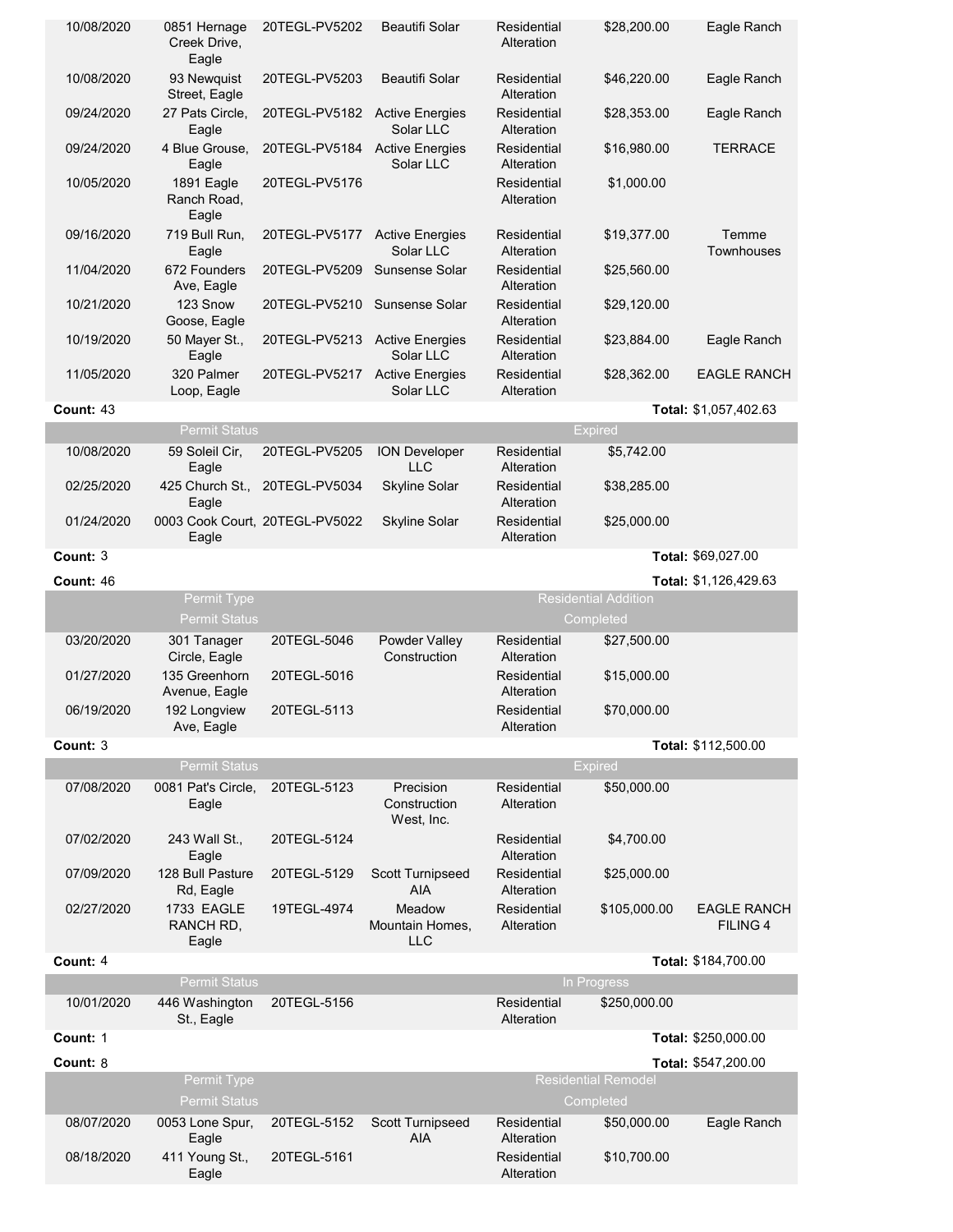| 10/05/2020<br>12/04/2020 | 812 Brush Creek<br>Ct., Eagle       |             |                                             |                           |                |                     |
|--------------------------|-------------------------------------|-------------|---------------------------------------------|---------------------------|----------------|---------------------|
|                          |                                     | 20TEGL-5183 |                                             | Residential<br>Alteration | \$65,000.00    |                     |
|                          | 0083 Hollyhock<br>Ct., Eagle        | 20TEGL-5223 | Scott Turnipseed<br><b>AIA</b>              | Residential<br>Alteration | \$500,000.00   |                     |
| 01/21/2020               | 3 Pintail, Eagle                    | 20TEGL-5018 | Renewal by<br>Andersen                      | Residential<br>Alteration | \$5,246.00     |                     |
| 02/27/2020               | 1836 Eagle<br>Ranch Road,<br>Eagle  | 20TEGL-5032 | Desmond<br>Homebuilders,<br><b>LLC</b>      | Residential<br>Alteration | \$35,000.00    |                     |
| 02/03/2020               | 759 Hernage<br>Creek Road,<br>Eagle | 20TEGL-5027 |                                             | Residential<br>Alteration | \$36,000.00    |                     |
| 02/06/2020               | 306 Howard<br>Street, Eagle         | 20TEGL-5024 | May Builders LLC                            | Residential<br>Alteration | \$44,000.00    | Eagle               |
| 04/02/2020               | 304 Greenhorn,<br>Eagle             | 20TEGL-5075 | <b>Wayne Haskins</b><br>Construction, Inc.  | Residential<br>Alteration | \$41,140.00    |                     |
| 07/21/2020               | 757 Bull Run,<br>Eagle              | 20TEGL-5130 | <b>True North</b><br><b>Hearth and Home</b> | Residential<br>Alteration | \$6,289.66     |                     |
| 06/28/2020               | 696 Founders<br>Ave, Eagle          | 20TEGL-5116 |                                             | Residential<br>Alteration | \$7,000.00     |                     |
| 04/24/2020               | 275 Ringneck,<br>Eagle              | 20TEGL-5052 |                                             | Residential<br>Alteration | \$35,000.00    |                     |
| Count: 12                |                                     |             |                                             |                           |                | Total: \$835,375.66 |
|                          | <b>Permit Status</b>                |             |                                             |                           | <b>Expired</b> |                     |
| 04/06/2020               | 427 6th St.,<br>Eagle               | 20TEGL-5077 |                                             | Residential<br>Alteration | \$10,000.00    |                     |
| 05/18/2020               | 470 Whiting Ct,                     | 20TEGL-5081 |                                             |                           |                |                     |
|                          | Eagle                               |             |                                             | Residential<br>Alteration | \$10,114.00    | Kaibab              |
| 04/27/2020               | 349 Whiting Rd.,<br>Eagle           | 20TEGL-5084 | Hollywood Home<br><b>Builders</b>           | Residential<br>Alteration | \$38,000.00    |                     |
| 04/21/2020               | 633 McIntire St.<br>Eagle           | 20TEGL-5085 |                                             | Residential<br>Alteration | \$10,000.00    | <b>MAYERS</b>       |
| 11/03/2020               | 212 E Third,<br>Eagle               | 20TEGL-5216 | <b>GREAT DIVIDE</b><br>CONST. INC           | Residential<br>Alteration | \$3,800.00     |                     |
| 12/04/2020               | 0107 Mill Rd,<br>Eagle              | 20TEGL-5233 |                                             | Residential<br>Alteration | \$2,500.00     | THE BLUFFS          |
| 12/01/2020               | 110 Newquist St,<br>Eagle           | 20TEGL-5229 | Ulf & Associates<br><b>LLC</b>              | Residential<br>Alteration | \$5,500.00     |                     |
| 08/24/2020               | 139 Abrams<br>Creek Dr., Eagle      | 20TEGL-5162 |                                             | Residential<br>Alteration | \$5,000.00     | Eagle Ranch         |

**Count:** 9 **Total:** \$154,914.00 9 **Total:**

**Count:** 21 **Total:** \$990,289.66 21 **Total:**

| Permit Type |            |                                         |             | <b>Residential Re-Roof</b>              |          |             |                                       |
|-------------|------------|-----------------------------------------|-------------|-----------------------------------------|----------|-------------|---------------------------------------|
|             |            | <b>Permit Status</b>                    |             |                                         |          | Completed   |                                       |
|             | 07/28/2020 | 713 Bull Run #2,<br>Eagle               | 20TEGL-5148 | T A Beck<br>Construction,<br><b>LLC</b> | One Stop | \$7,023.58  |                                       |
|             | 07/08/2020 | 95 W Double<br>Hitch, Eagle             | 20TEGL-5134 | Energy<br>Advantage Roof<br>& Solar     | One Stop | \$12,600.00 |                                       |
|             | 07/14/2020 | 713 Bull Run #1,<br>Eagle               | 20TEGL-5139 | T A Beck<br>Construction,<br><b>LLC</b> | One Stop | \$5,976.00  |                                       |
|             | 08/27/2020 | 29 Sunset Ct<br>Eagle                   | 20TEGL-5174 | <b>Sunlight Roofing</b>                 | One Stop | \$19,593.00 |                                       |
|             | 09/09/2020 | 374 B<br><b>BLACKSMITH</b><br>RD, Eagle | 20TEGL-5186 | Horizon Roofing                         | One Stop | \$5,090.00  | <b>KOHRMANN</b><br><b>SUBDIVISION</b> |
|             | 09/21/2020 | 0004 Blue<br>Grouse St.,<br>Eagle       | 20TEGL-5189 | Capital Roofing &<br>Restoration        | One Stop | \$16,515.00 | <b>TERRACE</b>                        |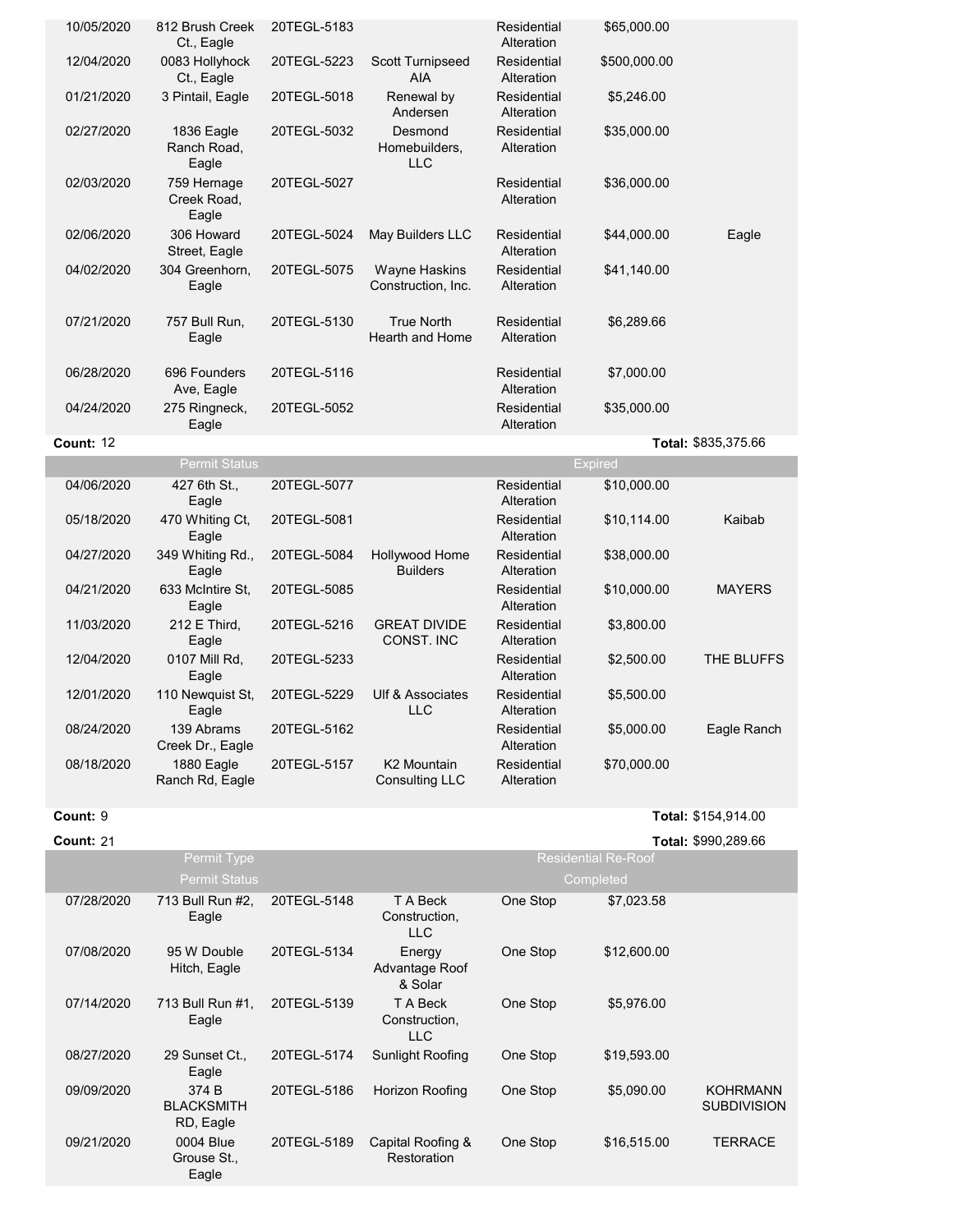| 11/23/2020       | 124 Ring Neck<br>Rd, Eagle                                 | 20TEGL-5225  | Interstate Roofing                  | One Stop | \$9,100.00                             |                        |
|------------------|------------------------------------------------------------|--------------|-------------------------------------|----------|----------------------------------------|------------------------|
| 04/20/2020       | 723 Shorthorn<br>Dr. Units 301,<br>302, 303, 304,<br>Eagle | 20TEGL-5079  | Hn roofing<br>company               | One Stop | \$45,000.00                            |                        |
| 05/28/2020       | 230 W 3rd St<br>Cabin, Eagle                               | 20TEGL-5102  |                                     | One Stop | \$8,846.00                             |                        |
| 04/24/2020       | 531 Church St.,<br>Eagle                                   | 20TEGL-5087  |                                     | One Stop | \$10,000.00                            |                        |
| 05/07/2020       | 0026 Camp<br>Fancy Spur,<br>Eagle                          | 20TEGL-5092  | S&H Roofing<br>Siding & Trim        | One Stop | \$27,500.00                            | Eagle Ranch            |
| 05/08/2020       | 90 W Double<br>Hitch, Eagle                                | 20TEGL-5093  | Energy<br>Advantage Roof<br>& Solar | One Stop | \$21,000.00                            |                        |
| 05/18/2020       | 88 Sawmill<br>Circle, Eagle                                | 20TEGL-5095  |                                     | One Stop | \$30,400.00                            |                        |
| 05/29/2020       | 440 Washington<br>St, Eagle                                | 20TEGL-5108  |                                     | One Stop | \$10,000.00                            |                        |
| 07/01/2020       | 745 Bull Run,<br>Eagle                                     | 20TEGL-5131  | Horizon Roofing                     | One Stop | \$13,690.00                            |                        |
| 03/17/2020       | 0040 Mayer<br>Street, Eagle                                | 20TEGL-5053  | Horizon Roofing                     | One Stop | \$10,940.00                            |                        |
| 03/27/2020       | 0317 Golden<br>Eagle Dr., Eagle                            | 20TEGL-5029  | Capital Roofing &<br>Restoration    | One Stop | \$9,500.00                             |                        |
| <b>Count: 17</b> |                                                            |              |                                     |          |                                        | Total: \$262,773.58    |
|                  | <b>Permit Status</b>                                       |              |                                     |          | <b>Expired</b>                         |                        |
| 08/26/2020       | 495 Whiting Rd,<br>Eagle                                   | 20TEGL-5173  |                                     | One Stop | \$3,500.00                             |                        |
| Count: 1         |                                                            |              |                                     |          |                                        | Total: \$3,500.00      |
|                  | <b>Permit Status</b>                                       |              |                                     |          | Voided                                 |                        |
| 03/27/2020       | 0009 Condor Dr.,<br>Eagle                                  | 20TEGL-5069  | Horizon Roofing                     | One Stop | \$11,695.00                            |                        |
| Count: 1         |                                                            |              |                                     |          |                                        | Total: \$11,695.00     |
| <b>Count: 19</b> |                                                            |              |                                     |          |                                        | Total: \$277,968.58    |
|                  | Permit Type<br><b>Permit Status</b>                        |              |                                     |          | Siding<br>Completed                    |                        |
| 08/17/2020       | 422 Capitol St.,<br>Eagle                                  | 20TEGL-5169  |                                     | One Stop | \$15,765.00                            |                        |
| Count: 1         |                                                            |              |                                     |          |                                        | Total: \$15,765.00     |
|                  | <b>Permit Status</b>                                       |              |                                     |          | <b>Expired</b>                         |                        |
| 01/27/2020       | 0530 McIntire<br>Street, Eagle                             | 20TEGL-5021  |                                     | One Stop | \$3,000.00                             |                        |
| Count: 1         |                                                            |              |                                     |          |                                        | Total: \$3,000.00      |
| Count: 2         |                                                            |              |                                     |          |                                        | Total: \$18,765.00     |
|                  | Permit Type<br><b>Permit Status</b>                        |              |                                     |          | <b>Water Heater</b><br>Completed       |                        |
| 01/31/2020       | 201 Golden<br>Eagle Dr Unit A2,<br>Eagle                   | 20TEGL-P5025 |                                     | One Stop | \$2,187.50                             |                        |
| 03/20/2020       | 214 Howard,<br>Eagle                                       | 20TEGL-5074  |                                     | One Stop | \$2,687.00                             |                        |
| 06/24/2020       | 2396 Eagle<br>Ranch Rd, Eagle                              | 20TEGL-5103  | R&H<br>Mechanical                   | One Stop | \$5,405.00                             |                        |
| 10/08/2020       | 415 Broadway,<br>Eagle                                     | 20TEGL-5207  |                                     | One Stop | \$1,500.00                             |                        |
| Count: 4         |                                                            |              |                                     |          |                                        | Total: \$11,779.50     |
| Count: 4         |                                                            |              |                                     |          |                                        | Total: \$11,779.50     |
|                  | Permit Type<br><b>Permit Status</b>                        |              |                                     |          | <b>Window Replacement</b><br>Completed |                        |
| 11/09/2020       | 3 Canvas Back,                                             | 20TEGL-5219  | Renewal by                          | One Stop | \$35,890.00                            | <b>TERRACE FIL III</b> |
|                  | Eagle                                                      |              | Andersen                            |          |                                        |                        |